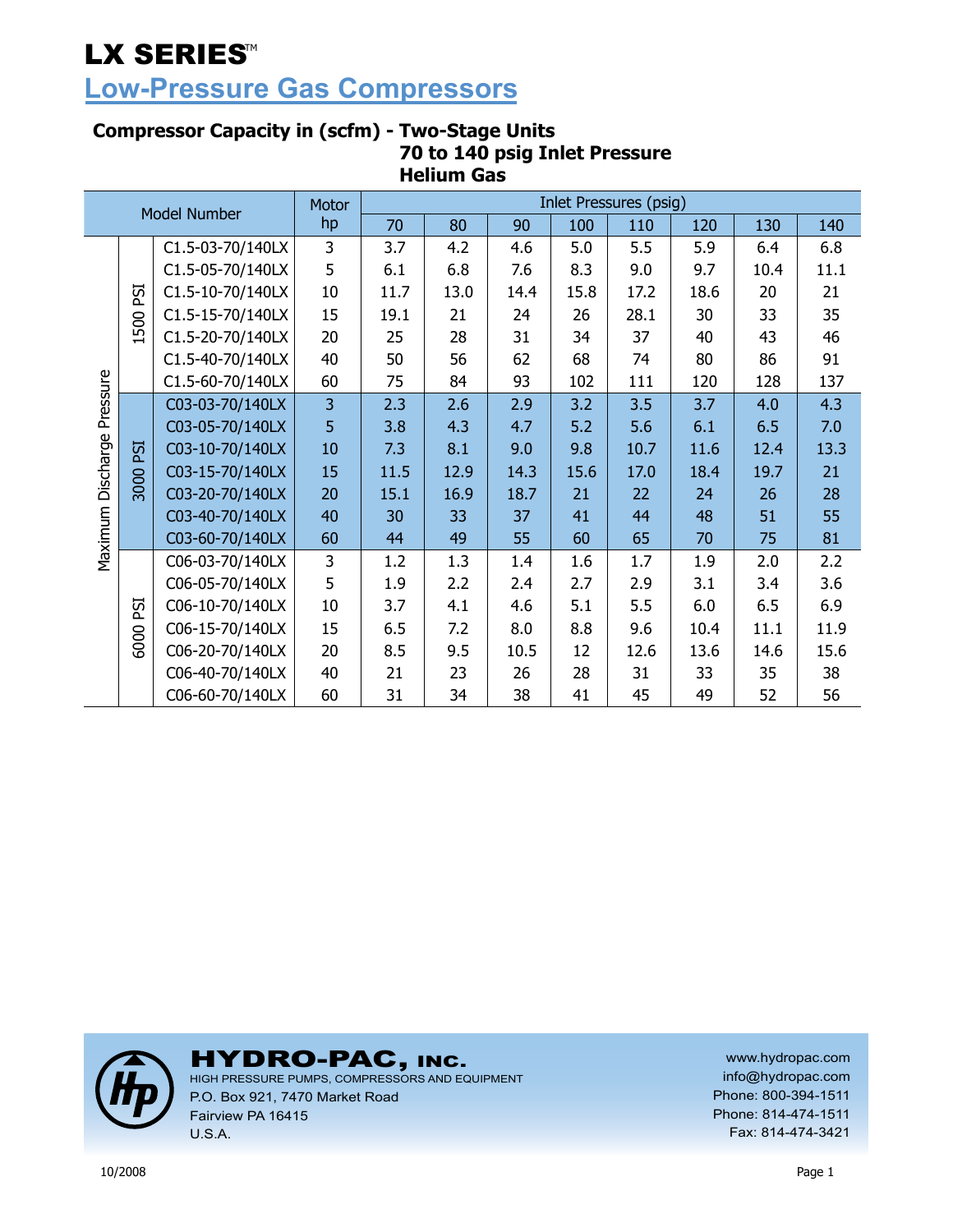## **Low-Pressure Gas Compressors**

### **Compressor Capacity in (scfm) - Two-Stage Units 140 to 300 psig Inlet Pressure Helium Gas**

| <b>Model Number</b> |      | <b>Motor</b>      | <b>Inlet Pressures (psig)</b> |      |      |      |      |      |      |      |      |      |  |
|---------------------|------|-------------------|-------------------------------|------|------|------|------|------|------|------|------|------|--|
|                     |      |                   | hp                            | 140  | 160  | 180  | 200  | 220  | 240  | 260  | 280  | 300  |  |
|                     |      | C1.5-03-140/300LX | 3                             | 5.3  | 6.0  | 6.6  | 7.3  | 8.0  | 8.7  | 9.4  | 10.0 | 11   |  |
|                     |      | C1.5-05-140/300LX | 5                             | 8.8  | 9.9  | 11.1 | 12.2 | 13.3 | 14.5 | 15.6 | 16.7 | 17.9 |  |
|                     | ESI  | C1.5-10-140/300LX | 10                            | 16.7 | 18.8 | 21   | 23   | 25   | 27   | 30   | 32   | 34   |  |
|                     |      | C1.5-15-140/300LX | 15                            | 28   | 31   | 35   | 38   | 42   | 45   | 49   | 52.3 | 56   |  |
|                     | 1500 | C1.5-20-140/300LX | 20                            | 36   | 41   | 45   | 50   | 54   | 59   | 64   | 68   | 73   |  |
|                     |      | C1.5-40-140/300LX | 40                            | 72   | 81   | 90   | 100  | 109  | 118  | 127  | 136  | 146  |  |
| Pressure            |      | C1.5-60-140/300LX | 60                            | 108  | 122  | 136  | 150  | 163  | 177  | 191  | 204  | 218  |  |
|                     |      | C03-03-140/300LX  | 3                             | 3.2  | 3.7  | 4.1  | 4.5  | 4.9  | 5.3  | 5.8  | 6.2  | 6.6  |  |
|                     | ESI  | C03-05-140/300LX  | 5                             | 5.4  | 6.1  | 6.8  | 7.5  | 8.2  | 8.9  | 9.5  | 10.2 | 10.9 |  |
| Discharge           |      | C03-10-140/300LX  | 10                            | 10.1 | 11.5 | 12.8 | 14.1 | 15.4 | 16.7 | 18.0 | 19.3 | 21   |  |
|                     |      | C03-15-140/300LX  | 15                            | 16.2 | 18.3 | 20   | 23   | 25   | 27   | 29   | 31   | 33   |  |
|                     | 3000 | C03-20-140/300LX  | 20                            | 21   | 24   | 27   | 29   | 32   | 35   | 38   | 40   | 43   |  |
|                     |      | C03-40-140/300LX  | 40                            | 43   | 48   | 54   | 59   | 65   | 70   | 76   | 81   | 86   |  |
| Maximum             |      | C03-60-140/300LX  | 60                            | 63   | 71   | 79   | 87   | 95   | 103  | 111  | 119  | 127  |  |
|                     |      | C06-03-140/300LX  | 3                             | 1.7  | 1.9  | 2.1  | 2.4  | 2.6  | 2.8  | 3.1  | 3.3  | 3.5  |  |
|                     |      | C06-05-140/300LX  | 5                             | 2.8  | 3.2  | 3.6  | 4.0  | 4.4  | 4.7  | 5.1  | 5.5  | 5.9  |  |
|                     | PSI  | C06-10-140/300LX  | 10                            | 5.4  | 6.1  | 6.8  | 7.6  | 8.3  | 9.0  | 9.7  | 10.4 | 11.2 |  |
|                     |      | C06-15-140/300LX  | 15                            | 9.8  | 11.1 | 12.3 | 13.6 | 14.9 | 16.2 | 17.4 | 18.7 | 20   |  |
|                     | 6000 | C06-20-140/300LX  | 20                            | 12.7 | 14.4 | 16.1 | 17.7 | 19.4 | 21   | 23   | 24   | 26   |  |
|                     |      | C06-40-140/300LX  | 40                            | 29   | 32   | 36   | 40   | 43   | 47   | 51   | 54   | 58   |  |
|                     |      | C06-60-140/300LX  | 60                            | 42   | 47   | 52   | 58   | 63   | 69   | 74   | 79   | 85   |  |



HYDRO-PAC, INC. HIGH PRESSURE PUMPS, COMPRESSORS AND EQUIPMENT

P.O. Box 921, 7470 Market Road Fairview PA 16415 U.S.A.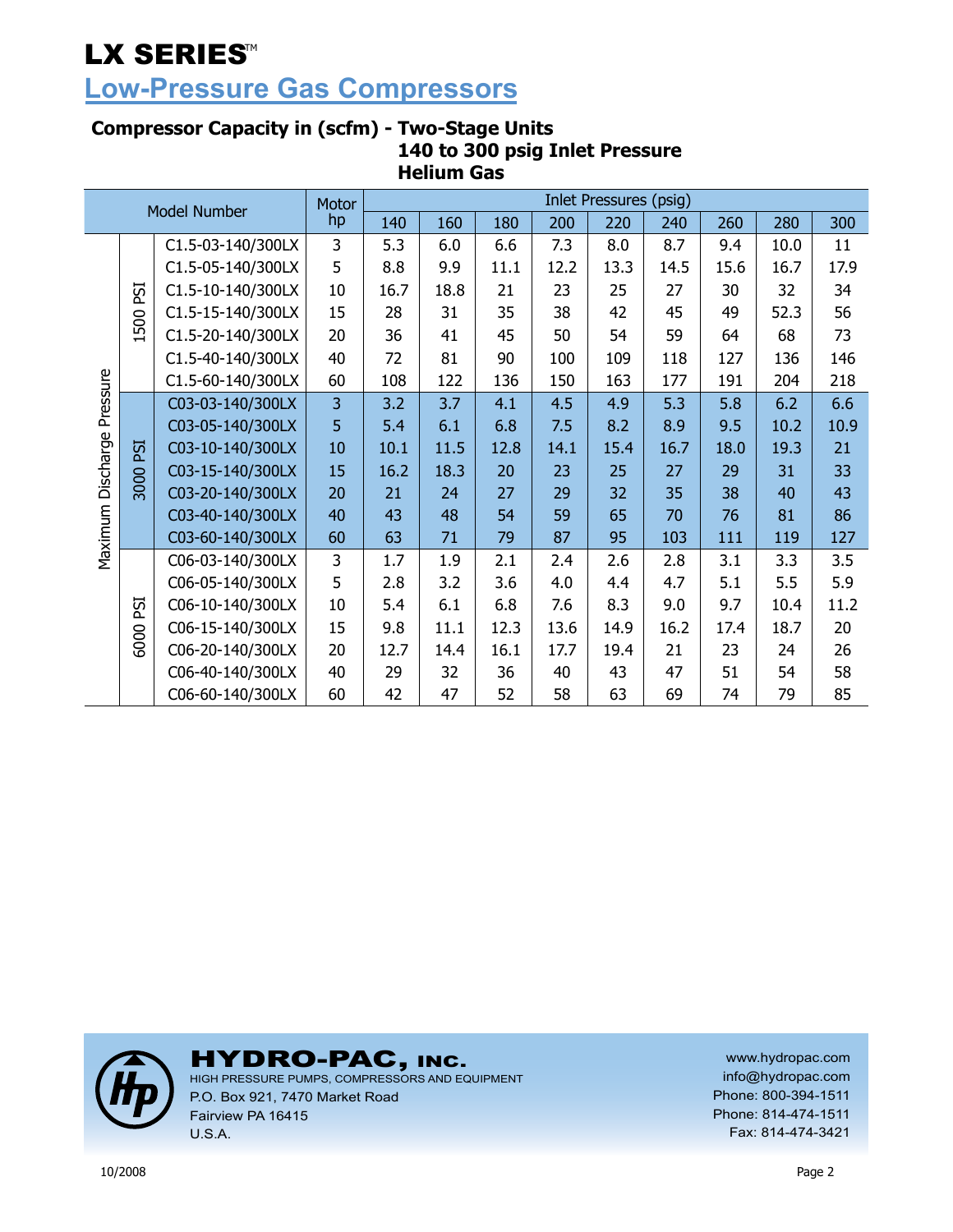### **Low-Pressure Gas Compressors**

#### Inlet Pressures (psig) Model Number Motor hp 300 | 350 | 400 | 450 | 500 | 550 | 600  $\text{CO}3-03-300/600$ LX 3 5.6 6.5 7.4 8.3 9.1 10.0 10.9  $\text{CO3-05-300/600LX}$  5 9.1 10.6 12.0 13.4 14.9 16.3 17.7 3000 PSI  $\text{CO3-10-300/600LX}$  10 17 20 23 25 28 31 31 Maximum Discharge Pressure Maximum Discharge Pressure  $\text{CO3-15-300/600LX}$  15  $\text{26}$  30 35 39 43 43 47 51  $\text{CO3-20-300/600LX}$  20 34 40 45 50 56 61 61  $\text{CO}3-40-300/600$ LX 40 77 89 101 113 125 137 149  $\text{CO3-60-300/600LX}$  60 113 131 148 166 183 201 218  $\overline{CO6-03-300/600}$ LX 3 3.0 3.0 3.5 4.0 4.5 4.9 5.4 5.9  $\overline{CO6-05-300/600}$ LX | 5 | 4.9 | 5.7 | 6.5 | 7.3 | 8.0 | 8.8 | 9.6 6000 PSI  $CO6-10-300/600LX$  10 9.2 10.7 12.2 13.7 15.2 16.7 18.1  $\text{CO6-15-300/600LX}$  15 15 17.3 20 22 24 24 27 29  $\overline{CO6-20-300/600}$ LX 20 19 23 26 26 32 32 35 38  $\text{CO6-40-300/600LX}$  40 43 50 57 63 70 70 77 84  $\overline{CO6-60-300/600}$ LX 60 63 73 83 93 103 113 123

### **Compressor Capacity in (scfm) - Two-Stage Units 300 to 600 psi Inlet Pressure Helium Gas**

Notes:

- 1. Please consult with Hydro-Pac, Inc. for applications not covered by machines listed here.
- 2. Charts showing detailed capacity information for other gases and in other units are available on request.
- 3. This information is supplied for reference only and is subject to change.
- 4. All capacities listed are based on gas at maximum inlet temperatures of 80F (27C). The capacity will be less if the inlet gas temperature is higher.
- 5. All capacities are based on 60 hertz power. Depending on the model, the capacity may be less with 50 hertz power. Please consult with Hydro-Pac for capacity information for a specific model.
- 6. All pressures listed are gauge pressures.



### HYDRO-PAC, INC.

HIGH PRESSURE PUMPS, COMPRESSORS AND EQUIPMENT P.O. Box 921, 7470 Market Road Fairview PA 16415 U.S.A.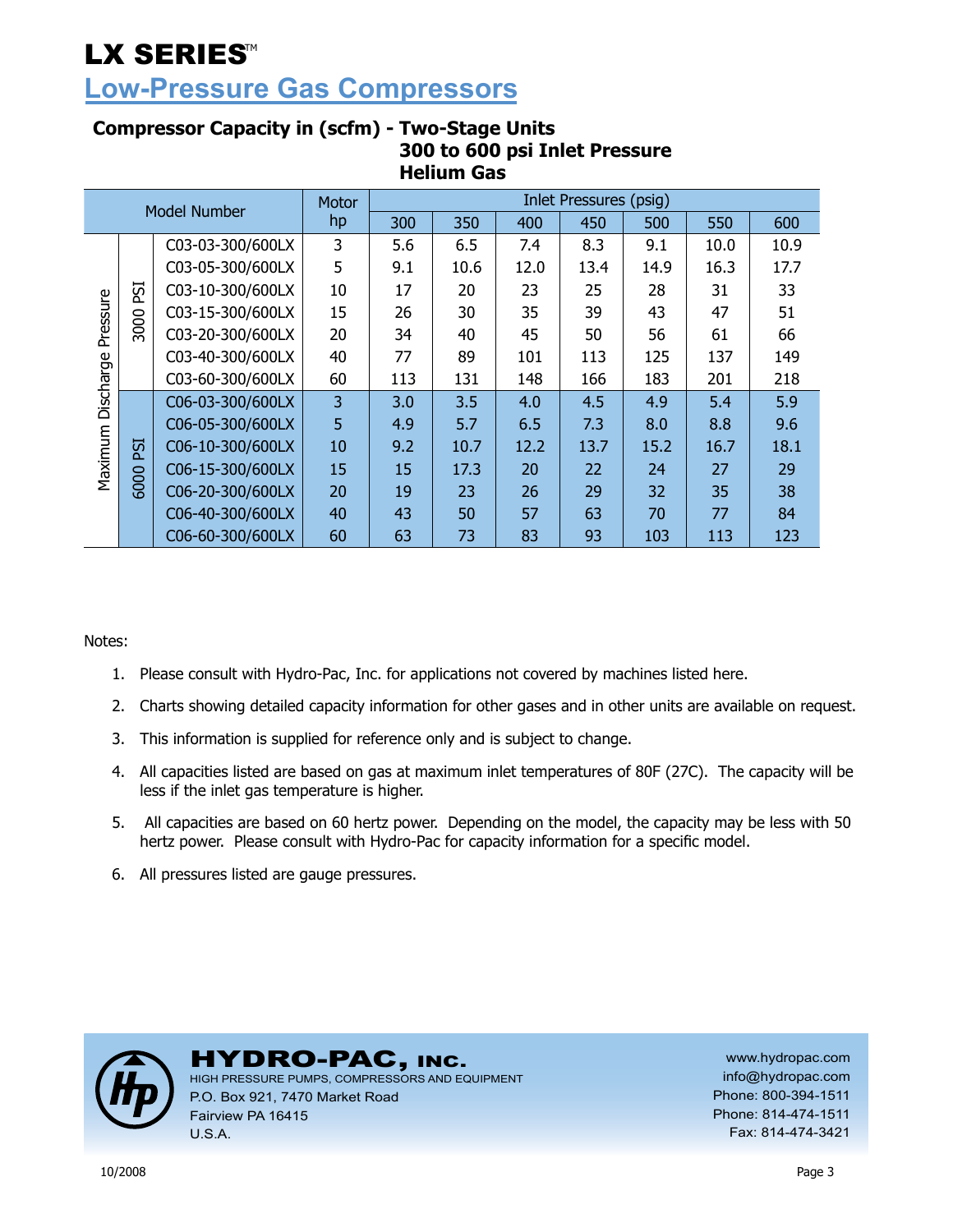## LX SERIES<sup>M</sup> **Low-Pressure Gas Compressors**

| Model Number            |                             | Motor | Inlet Pressures (psig) |      |      |      |      |      |      |      |      |  |  |
|-------------------------|-----------------------------|-------|------------------------|------|------|------|------|------|------|------|------|--|--|
|                         |                             | hp    | 100                    | 200  | 300  | 400  | 500  | 750  | 1000 | 1250 | 1500 |  |  |
|                         | C <sub>1</sub> .5-03-1300LX | 3     | 2.8                    | 5.2  | 7.8  | 10.4 | 13.0 | 19.0 | 26   | 32   | 38   |  |  |
| Discharge<br><b>ISI</b> | C1.5-05-1300LX              | 5     | 4.6                    | 8.5  | 12.8 | 17.2 | 21   | 32   | 43   | 53   | 63   |  |  |
| 500                     | C1.5-10-1300LX              | 10    | 8.7                    | 16.1 | 24   | 33   | 41   | 61   | 81   | 100  | 119  |  |  |
| $\blacksquare$          | C1.5-15-1300LX              | 15    | 14.0                   | 26   | 39   | 52   | 65   | 97   | 128  | 159  | 190  |  |  |
| Maximum<br>Pressure     | C1.5-20-1300LX              | 20    | 18.3                   | 34   | 51   | 68   | 85   | 126  | 167  | 207  | 246  |  |  |
|                         | C1.5-40-1300LX              | 40    | 39                     | 73   | 108  | 142  | 177  | 262  | 347  | 429  | 511  |  |  |
|                         | C1.5-60-1300LX              | 60    | 58                     | 108  | 160  | 212  | 263  | 390  | 515  | 638  | 760  |  |  |

### **Compressor Capacity in (scfm) - Single-Stage Units Helium Gas**

Note: The minimum inlet pressure for 1500 psi discharge is 200 psig. The compressors will operate at lower inlet pressures. Do not exceed an 8 to 1 compression ratio. For example, the maximum discharge pressure with 100 psig inlet is 905 psig.

| Model Number       |               | Motor | Inlet Pressures (psig) |      |      |      |      |      |      |      |      |  |
|--------------------|---------------|-------|------------------------|------|------|------|------|------|------|------|------|--|
|                    |               | hp    | 100                    | 200  | 400  | 500  | 1000 | 1500 | 2000 | 2500 | 3000 |  |
|                    | C03-03-2600LX | 3     | 1.2                    | 2.2  | 4.5  | 5.5  | 11.5 | 17   | 23   | 29   | 34   |  |
| ESI                | C03-05-2600LX | 5     | 1.9                    | 3.6  | 7.0  | 9.0  | 18.8 | 28   | 38   | 47   | 55   |  |
| Discharge<br>3000  | C03-10-2600LX | 10    | 3.7                    | 6.8  | 13.2 | 17.0 | 36   | 54   | 71   | 88   | 105  |  |
|                    | C03-15-2600LX | 15    | 6.4                    | 11.9 | 23   | 29   | 60   | 90   | 118  | 147  | 174  |  |
| Maximum<br>ressure | C03-20-2600LX | 20    | 8.4                    | 15.5 | 30   | 38   | 79   | 118  | 157  | 194  | 230  |  |
|                    | C03-40-2600LX | 40    | 19.2                   | 36   | 68   | 86   | 172  | 255  | 335  | 414  | 490  |  |
| ā                  | C03-60-2600LX | 60    | 28                     | 53   | 101  | 127  | 255  | 379  | 499  | 615  | 729  |  |

Note: The minimum inlet pressure for 3000 psi discharge is 400 psig. The compressors will operate at lower inlet pressures. Do not exceed an 8 to 1 compression ratio. For example, the maximum discharge pressure with 100 psig inlet is 905 psig.



HYDRO-PAC, INC. HIGH PRESSURE PUMPS, COMPRESSORS AND EQUIPMENT

P.O. Box 921, 7470 Market Road Fairview PA 16415 U.S.A.